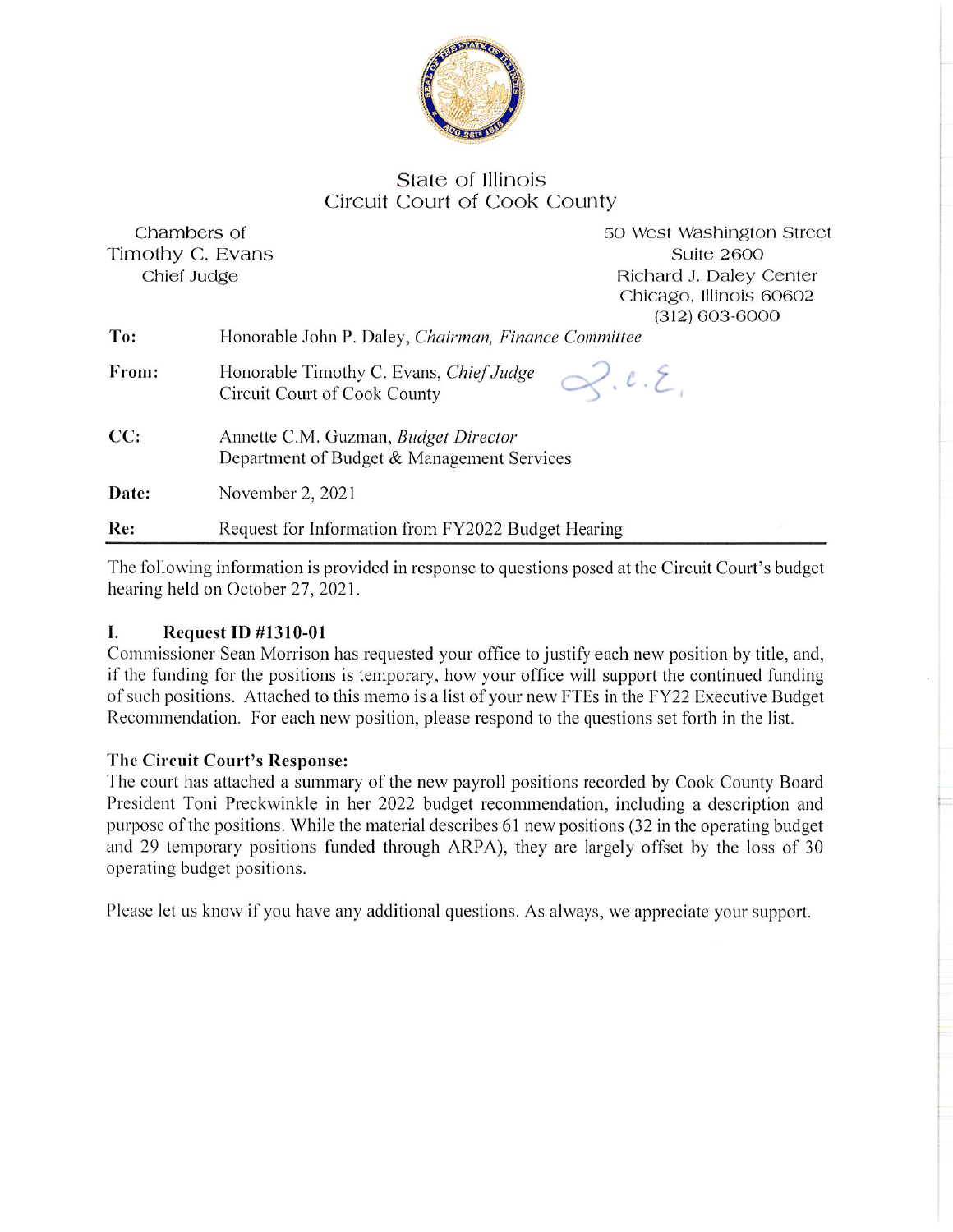## **CIRCUIT COURT OF COOK COUNTY 2022 POSITION ADDITIONS**

2022 Budget, prepared 10-25-21

|                                                                        | <b>Position Details</b> | Operating<br><b>Budget</b> | Special<br>Purpose<br><b>Funds - ARPA</b> | <b>Description, Purpose</b>                                                                                                                                                                                                                                                                                                                                                                                                                                                                                                                                                                                                                                                                                                                                                                                                                                                                                                                                                                                                                                                                                                                                                                                                                                                                                                                                                                                                                                                                                                                                                                                                                                                        |
|------------------------------------------------------------------------|-------------------------|----------------------------|-------------------------------------------|------------------------------------------------------------------------------------------------------------------------------------------------------------------------------------------------------------------------------------------------------------------------------------------------------------------------------------------------------------------------------------------------------------------------------------------------------------------------------------------------------------------------------------------------------------------------------------------------------------------------------------------------------------------------------------------------------------------------------------------------------------------------------------------------------------------------------------------------------------------------------------------------------------------------------------------------------------------------------------------------------------------------------------------------------------------------------------------------------------------------------------------------------------------------------------------------------------------------------------------------------------------------------------------------------------------------------------------------------------------------------------------------------------------------------------------------------------------------------------------------------------------------------------------------------------------------------------------------------------------------------------------------------------------------------------|
| <b>Office of the Public Guardian:</b>                                  |                         |                            |                                           |                                                                                                                                                                                                                                                                                                                                                                                                                                                                                                                                                                                                                                                                                                                                                                                                                                                                                                                                                                                                                                                                                                                                                                                                                                                                                                                                                                                                                                                                                                                                                                                                                                                                                    |
| Caseworker III, PG                                                     | Grade PG2               | -1                         |                                           | Child interviewers are critical in OPG's operations as they work in tandem with attorneys to address health, safety, wellness, and service issues<br>impacting child clients living in foster homes, schools, residential facilities, hospitals, group homes, transitional living programs, shelters, prisons,<br>and other placements. From 2018 to 2021, the department has gone from 20 child interviewers to 17, while in the last year abuse/neglect cases<br>have increased by a 1,000 cases. Child interviewers conduct interviews/observations of child clients before important court dates, make<br>recommendations to attorneys regarding appropriate services, track and report systemic issues, and provide court testimony. They investigate                                                                                                                                                                                                                                                                                                                                                                                                                                                                                                                                                                                                                                                                                                                                                                                                                                                                                                                         |
| Caseworker III, PG Legal Juvenile                                      | Grade PG2               | $\mathbf{1}$               |                                           | abuse/neglect incidents, and along with attorneys are on call after hours to address urgent child safety issues. Caseworker III child interviewers are<br>assigned to conduct complex client interviews. Additionally, they conduct facility observations, client and staff interviews and investigations at<br>assigned individual residential facilities for client safety and systemic issues.                                                                                                                                                                                                                                                                                                                                                                                                                                                                                                                                                                                                                                                                                                                                                                                                                                                                                                                                                                                                                                                                                                                                                                                                                                                                                  |
| Caseworker II, PG Home Care                                            | Grade PG 1              | -1                         |                                           | With its dedicated staff resources, the department is able to keep a third of its clientele under guardianship in the community instead of nursing<br>facilities. The Home Care Department ensures that clients in the community are safe and receive all needed services and supervision. The<br>department helps assess the services and supervision a person will need to remain in the community, recruits and trains care givers, staffs and<br>supervises independent contract and agency home care assignments, prepares and processes payroll and tax documents for contract home care<br>workers, manages ward expenses, reviews invoices and processes payments for home care agency vendors, provides on-call coverage, purchases<br>home health medical supplies, does checks in the community, and works with governmental and private insurance companies when needed to<br>ensure the safety and well-being of department clients. Several of these positions haver been lost to budget cuts over the years, through vacancy<br>reductions. As a result, there are only 2.5 people in the Home Care Department to handle all of these responsibilities. This is untenable if the<br>department is to continue to be successful in keeping clients under guardianship safely in the community with the services they need.                                                                                                                                                                                                                                                                                                                                           |
| Guardian At Litem I - Finance<br>Guardian At Litem I - Legal, Juvenile | Grade 18<br>Grade 18    | $\mathbf{1}$<br>6          |                                           | These seven positions are critical attorney positions. Due to the reduction of staff over the years, attorney caseloads had increased by about a third<br>during the four years leading up to the COVID-19 pandemic. The pandemic greatly exacerbated the situation. Since January 2020, the number of<br>abuse and neglect cases in the Juvenile Court increased from 6,071 children to 7,164 children, an increase of more than 18%. This is because<br>families have been isolated at home under stressors correlated with abuse such as worries about jobs, health, and finances. As a result, average<br>caseloads in the Juvenile Division are currently nearly 150 child clients per attorney. This is double the ethical caseload limitations established by<br>non-partisan government, academic, and bar associations and puts the department at risk of malpractice, breaches of statutory and fiduciary duties,<br>and serious injury or death of child clients. The department is in particular need of hiring attorneys with language skills and cultural competencies.<br>Finally, the office is concerned about the ability to staff cases as more children enter the court system in the fall. As has been widely reported in<br>the news media, although filings in the Juvenile Court are up substantially, reports of abuse to DCFS have been down about 50% during the<br>pandemic. This is because many children are not being seen by mandated reporters, in particular teachers and school officials. Experts warn that<br>there is a large group of abused children currently not known to authorities who will be entering the courts as schools reopen. |
|                                                                        |                         |                            |                                           | Juvenile Division Paralegals support courtroom attorneys with research and drafting legal pleadings; prepare subpoenas and monitor compliance;                                                                                                                                                                                                                                                                                                                                                                                                                                                                                                                                                                                                                                                                                                                                                                                                                                                                                                                                                                                                                                                                                                                                                                                                                                                                                                                                                                                                                                                                                                                                     |
| Court Coordinator II, Juvenile                                         | Grade 17                | $\mathbf{1}$               |                                           | review and organize discovery; conduct interviews/observations with child clients, caregivers, and agency workers; attend school, hospital and<br>agency staffings; testify in court; make recommendations to attorneys regarding appropriate placements and services, and track and report systemic<br>issues. From 2012 to 2021, the department losat 35% of its paralegal assistance; as staffing was reduced from 17 to only 11 paralegals responsible<br>for providing support to over 7,000 child clients. As attorney caseloads continue to rise there is an increased reliance on paralegals. This position<br>is critical to ensuring the health, safety and well-being of our child clients.                                                                                                                                                                                                                                                                                                                                                                                                                                                                                                                                                                                                                                                                                                                                                                                                                                                                                                                                                                             |

 **TOTAL, Change per K-3 11 0**

**Office of the Chief Judge:**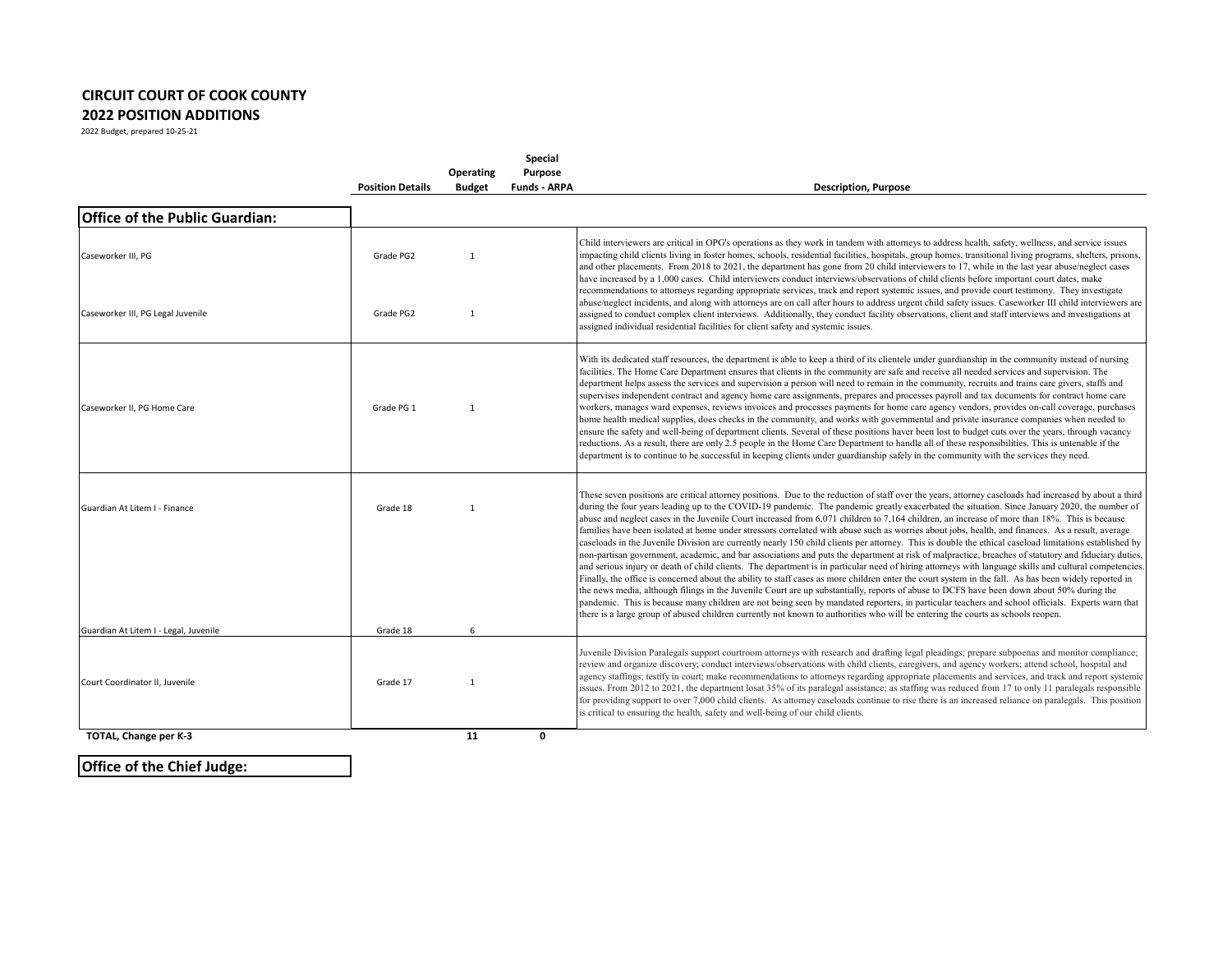| Clerk V, ZOOM desks and rooms                                                            | Grade 11                         |                | 23 | The pandemic and consequent implementation of remote ("Zoom") court proceedings revealed that equity and the promise of access to justice<br>require the court to provide self-represented litigants with the technological means to attend to their court business. The court operates nine<br>dedicated Zoom Rooms and one Zoom Help Desk to assist self-represented litigants who come to court locations to appear remotely for their court<br>proceedings. These assignments have been covered temporarily by employees deployed from units that were shut down during the pandemic and it<br>is hoped that they will be returning to their original assignments and will no longer be available for temporary deployment. Employees are<br>required for each of the Zoom Rooms and the Zoom Help Desk to assist the litigants, for a total of 23. With the support from the Illinois Supreme<br>Court for remote operations, remote assistance for self-represented litigants is anticipated to continue indefinitely post-pandemic. The county<br>chose to fund these positions in 2022 through ARPA revenue loss funds, SPF 11286. If the zoom room protocols reamain in effect after the<br>funding expires, the court would work with the county to place these positions in a permanent employment status, as the court rrequested this year.<br>How that will be accomplished depends on the budget situation down the road. |
|------------------------------------------------------------------------------------------|----------------------------------|----------------|----|------------------------------------------------------------------------------------------------------------------------------------------------------------------------------------------------------------------------------------------------------------------------------------------------------------------------------------------------------------------------------------------------------------------------------------------------------------------------------------------------------------------------------------------------------------------------------------------------------------------------------------------------------------------------------------------------------------------------------------------------------------------------------------------------------------------------------------------------------------------------------------------------------------------------------------------------------------------------------------------------------------------------------------------------------------------------------------------------------------------------------------------------------------------------------------------------------------------------------------------------------------------------------------------------------------------------------------------------------------------------------------------------------------------------------------------|
| Legal System Analyst, MIS                                                                | Grade 22                         | $\overline{2}$ |    | The Research Analyst position for the Office of the Chief Judge supports the court's research and program evaluation needs. The primary role of<br>this position is to manage research and evaluation activities which are designed to support and improve court operations. The Research Analyst's<br>duties include data management, analysis of court performance measures, providing senior court administrators with critical information to<br>monitor court operations, and coordination of interagency and community research partnerships.                                                                                                                                                                                                                                                                                                                                                                                                                                                                                                                                                                                                                                                                                                                                                                                                                                                                                      |
| SQL DBA Database Admin, MIS                                                              | Grade 23                         | $\mathbf{1}$   |    | Pursuant to a mandate from the County's Bureau of Technology, all of the court's applications are being redeveloped and migrated away from the<br>county's Mainframe and AS/400 servers which are currently contractually hosted by Ensono (formerly Acxiom). As such, the court is in the<br>process of redeveloping its applications to be hosted locally within the Chief Judge's application server and SQL database server environments.<br>The Court does not currently have a skilled SQL Server Database Administrator on staff. This new position which will be responsible for the<br>implementation, configuration, maintenance, and performance of critical SQL Server systems, to ensure the availability and consistent<br>performance of the court's mission critical applications. This is a competitive salary that is commensurate with positions within the Cook County<br>Bureau of Technology.                                                                                                                                                                                                                                                                                                                                                                                                                                                                                                                      |
| Admin Asst III, MIS                                                                      | Grade 16                         | $\mathbf{1}$   |    | This new position at entry level salary, will perform computer equipment inventory control and auditing. The court manages approximately 5000<br>active computing devices, including computers, laptops, printers, courtroom presentation equipment, servers and data storage arrays. The position<br>will be responsible for receiving new inventory purchased by the court and for tracking the distribution and decommissioning of all equipment.<br>Additionally, the position will conduct routine audits of equipment to ensure active equipment is at the assigned location and report any missing or<br>damaged devices. The position will also process all decommissioned computer equipment via the county's salvage protocols. Finally, the position<br>will generate inventory reports to comply with the various annual inventory reporting requirements of the Comptroller, Bureau of Technology and<br>Budget Office.                                                                                                                                                                                                                                                                                                                                                                                                                                                                                                     |
| Clerk V, Advice desks                                                                    | Grade 11                         | $\mathbf{1}$   |    | This position is reserved for the Guardianship assistantance desk reception area. Currently no unit staff are dedicated to answer telephone<br>inquiries.                                                                                                                                                                                                                                                                                                                                                                                                                                                                                                                                                                                                                                                                                                                                                                                                                                                                                                                                                                                                                                                                                                                                                                                                                                                                                |
| Admin Asst III, SJC Grant<br>Research Associate, SJC Grant<br>Project Manager, SJC Grant | Grade 16<br>Grade 18<br>Grade 20 | $\mathbf{1}$   |    | These three postioons will support the MacArthur Foundation's Safety and Justice Challenge work, to put the current grant-funded postions on<br>permanent funding status. At this time, funding for 2022 by the foundation, is uncertain. Working with the President's office, the SJC must<br>continue its efforts to reduce the jail population and reduce racial disparies in the criminal justice system.                                                                                                                                                                                                                                                                                                                                                                                                                                                                                                                                                                                                                                                                                                                                                                                                                                                                                                                                                                                                                            |
| TOTAL, Change per K-3                                                                    |                                  | 8              | 23 |                                                                                                                                                                                                                                                                                                                                                                                                                                                                                                                                                                                                                                                                                                                                                                                                                                                                                                                                                                                                                                                                                                                                                                                                                                                                                                                                                                                                                                          |

| <b>Social Service:</b>           |           |  |                                                                                                                                                                                                                                                                                                                                                                                                                                                                                                                                                                                                                                                                                                                                                                                                                                                                                                    |
|----------------------------------|-----------|--|----------------------------------------------------------------------------------------------------------------------------------------------------------------------------------------------------------------------------------------------------------------------------------------------------------------------------------------------------------------------------------------------------------------------------------------------------------------------------------------------------------------------------------------------------------------------------------------------------------------------------------------------------------------------------------------------------------------------------------------------------------------------------------------------------------------------------------------------------------------------------------------------------|
| Social Caseworker III, DUI       | Grade PS3 |  | These 18 new positions, would staff a significant expansion of probation services for DUI offenders plabnned in 2022, managed by the Social<br>Service Department. Presently, pursuant to Circuit Court Rule 11, Central States Institute of Addiction (CSI) is responsible for performing driving<br>under the influence (DUI) evaluations for cases adjudicated in Cook County to assist the court in its sentencing and referral decisions.<br>Additionally, CSI staff are responsible for monitoring thousands of lower risk DUI offenders, namely those assessed as requiring Level 1 or Level<br>2M substance abuse treatment per the evaluated level. In 2019, prior to the pandemic, CSI prepared 7,542 evaluation reports to the court,                                                                                                                                                   |
| Social Caseworker I, DUI         | Grade PS1 |  | monitored 1,701 cases and performed 8,867 drug screenings. CSI currently occupies leased space for this purpose in many court locations.<br>Recently, CSI informed Chief Judge Evans that they will cease providing exclusive evaluation and monitoring services to offenders in Cook<br>County by early next year, due to the rising costs of these services and staffing issues related to the pandemic. Consistent with its mission, the<br>Social Service Department is planning to assume their responsibilities and their current workload, to become the exclusive designated service<br>provider for all Cook County adjudicated DUI cases. Traditionally, the Department has been the sole monitor for all court related misdemeanor<br>DUI cases. Due to a large increase of caseloads in the late 1990s, the Department entered into an agreement with CSI as its designee to take over |
| Stenographer III, DUI            | Grade 9   |  | monitoring of Level 1 and Level 2M evaluated offenders. CSI also provides monitoring services for Level A cases in Districts 1 and 5 as part of<br>the 11.2 Pilot Project. The Department currently monitors higher-risk recurring DUI offenders; but will be adding thousands of evaluations now<br>performed by CSI and approximately 1,400 additional cases for monitoring. This increase in services will require a regional manager, two<br>supervisors, eight caseworkers to perform evaluations, six staff members to monitor the cases, and two clerical staff members to support the<br>workload. The costs of the program will be underwritten at least in part by new related program fees, collected from offenders. The county chose                                                                                                                                                  |
| Clerk IV Chief Judge AFSCME, DUI | Grade 11  |  | to fund six of these 18 positions in 2022 through ARPA revenue loss funds, SPF 11286. In the coming years, the court will work with the county<br>to place these positions in a permanent employment status, as the court rrequested this year. How that will be accomplished depends on the budget<br>situation down the road.                                                                                                                                                                                                                                                                                                                                                                                                                                                                                                                                                                    |